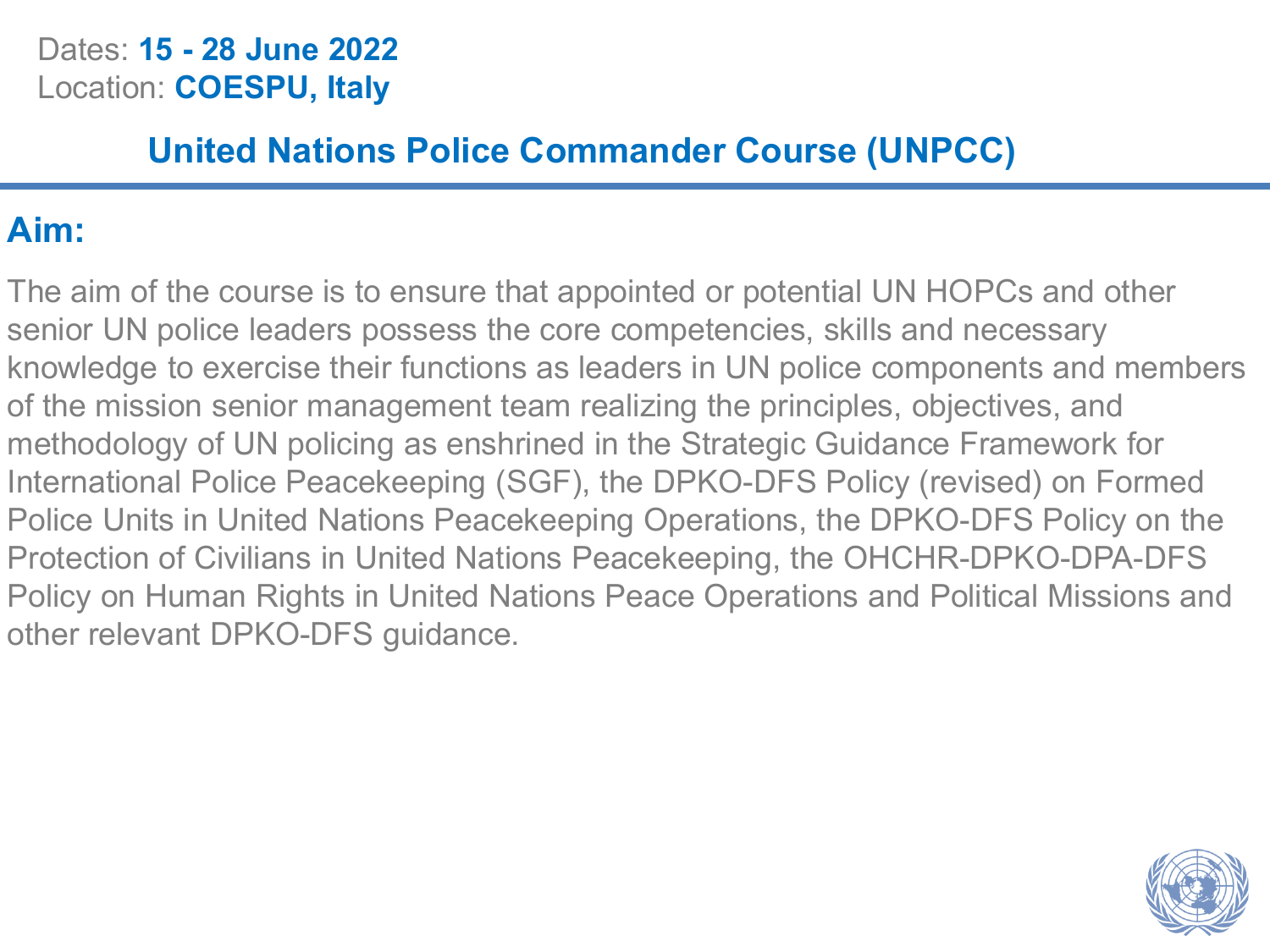#### Dates: **15 - 28 June 2022** Location: **COESPU, Italy**

### **United Nations Police Commander Course (UNPCC)**

### **Objectives:**

The training objectives of the course are:

- directing UN police components in line with international human rights law, international humanitarian law, UN standards of Conduct including the prevention and response to sexual exploitation and abuse, or standards for UN mandated tasks including, inter alia, the protection of civilian, human rights, response to conflict related sexual violence, child protection as well as safety and security procedures;

- commanding UN police components as an element of integrated operations that uphold the highest standards of conduct and are accountable in delivering mandated tasks in accordance with UN norms, standards and procedures;

- to manage the different roles and responsibilities of the Police Component, effectively lead subordinate units and individuals in common and complex police operations and cooperate well with other mission components;